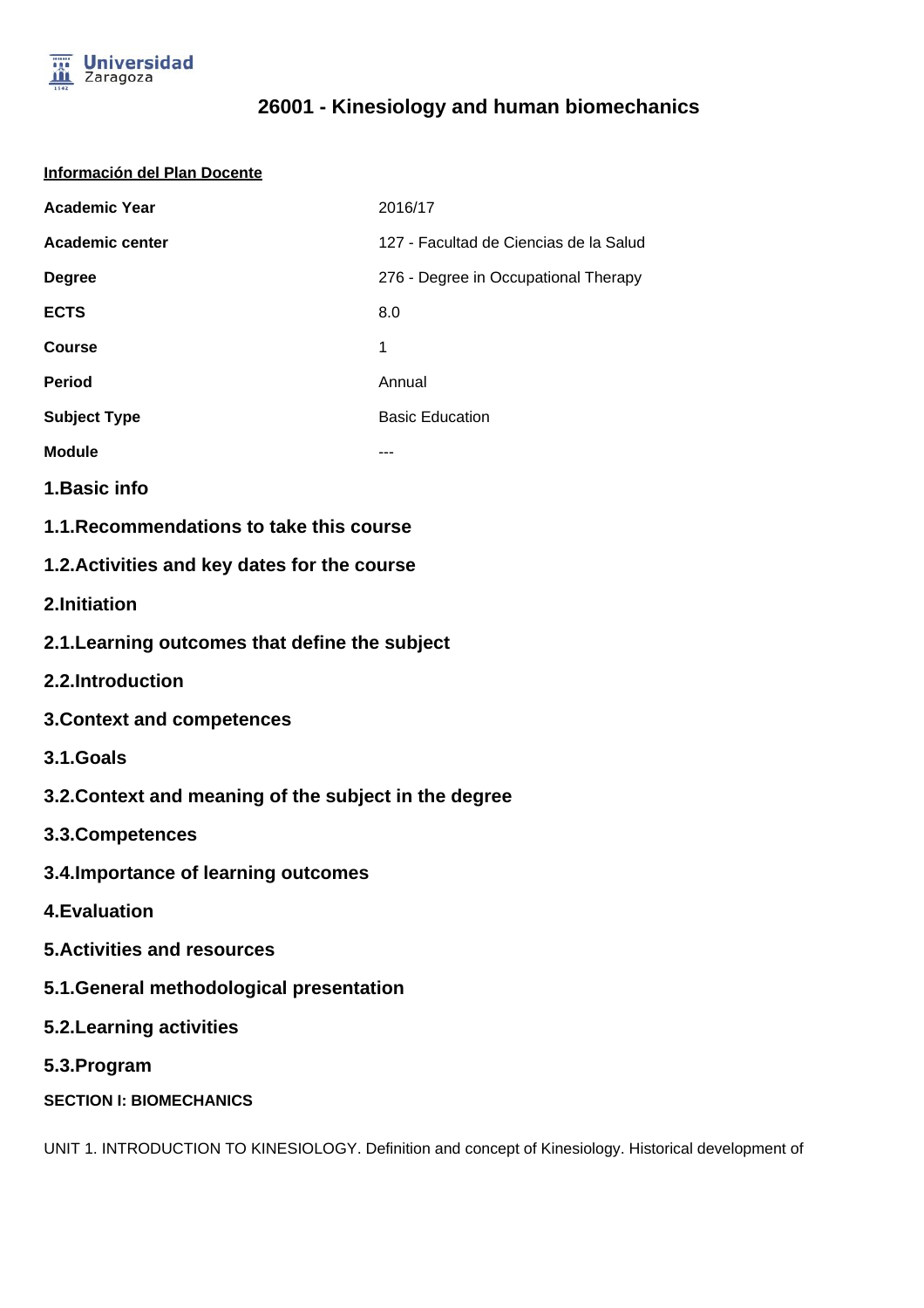

## **26001 - Kinesiology and human biomechanics**

Kinesiology. Objectives of Kinesiology.

UNIT 2. INTRODUCTION TO BIOMECHANICS. Static and dynamic, Kinetics and Kinematics. Magnitudes biomechanics. UNIT 3. FORCES. Definition and representation of forces. Units of measurement. Composition and resolution of forces. Moment of force. Application to muscle forces.

UNIT 4. MOVEMENT. Definition and classification. Linear and angular kinematics. Newton's laws of motion. Application to the analysis of human movement.

UNIT 5. WORK, POWER AND ENERGY. Concept of work, power and energy. Potential energy and kinetic energy. Measurement units.

UNIT 6. LEVERS AND PULLEYS. Levers. Concept. Classification. The principle of levers. Anatomical levers. Pulleys. Concept. Types of pulleys. Anatomical pulleys. Applications in Occupational Therapy.

UNIT 7. BALANCE AND STABILITY. Center of gravity of the human body. Line of gravity. Support base. Balance. Types of balance. Stability of equilibrium: factors influencing this stability.

#### **SECTION II: ANATOMICAL AND PHYSIOLOGICAL BASIS OF HUMAN MOVEMENT**

UNIT 8. BONES. Composition, structure and function. Mechanical laws governing bone growth.

UNIT 9. JOINTS. Concept and structural classification of joints. Joint stability. Orientation axes and planes of movement. Factors affecting range of motion. Assessment of the range of motion. Methods for measuring joint mobility: Goniometry. Study of active and passive mobility.

UNIT 10. SKELETAL MUSCLES. Structure and properties. Structural and functional classification of muscles. Muscle contraction. Types of muscle contraction. Muscular biomechanics. Muscle Testing: Techniques of Manual Examination UNIT 11. NEUROMUSCULAR BASIS OF HUMAN MOVEMENT. Voluntary and reflex movements. Proprioceptive neuromuscular facilitation.

UNIT 12. CADENAS. Kinetic chains: Concept and Classification. The kinetic chain as facilitator of the movement. **SECTION III: KINESIOLOGY OF THE UPPER EXTREMITY**

UNIT 13. KINESIOLOGY OF THE SHOULDER. Structure and movements of the shoulder joints, its breadth and the factors that limit. Movements of the shoulder girdle. Muscles involved in the movements of the shoulder and girdle: location, features and functions. Measurement and evaluation of joint and muscle of the shoulder complex.

UNIT 14. KINESIOLOGY OF THE ELBOW. Forearm and elbow joints: structure and movements. Muscles involved in movements of the elbow and the pronosupination: location, features and functions. Measurement and evaluation of joint and muscle of elbow and pronosupination.

UNIT 15. KINESIOLOGY OF THE WRIST. Structure and movements. Muscles involved in them: location, features and functions. Measurement and evaluation of joint and muscle of the wrist.

UNIT 16. KINESIOLOGY OF THE HAND. Structure and movements. Muscles involved in movements of the joints of the last four fingers: location, features and functions. The thumb: movements. Motor muscles of thumb: location, features and functions. Gripping. Muscles involved in different types of grip. Evaluation of joint and muscle of the fingers.

#### **SECTION IV: KINESIOLOGY OF THE LOWER EXTREMITY**

UNIT 17. KINESIOLOGY OF THE HIP. Structure and movements. Articular coaptation factors. Muscles involved in the movement of the hip: location, features and functions. Measurement and evaluation of joint and muscle of the hip. Relationship between hip joint, pelvic girdle and lower spine.

UNIT 18. KINESIOLOGY OF THE KNEE. Structure and movements. Lateral and cruciate ligaments: their physiology. Transverse, anteroposterior and rotational stability of the knee. Muscles involved in the movement of the knee: location, characteristics and function. Measurement and evaluation of joint and muscle of the knee.

UNIT 19. KINESIOLOGY OF THE ANKLE. Structure and movements. Anteroposterior and transverse stability. Muscles acting on ankle movements: location, features and functions. Measurement and evaluation of joint and muscle of the ankle.

UNIT 20. KINESIOLOGY OF THE FOOT. Structure and movements. Muscles acting on the foot movements: location, features and functions. Muscle and joint analysis of the movements of the foot. The plantar vault: its architecture. Plantar arches. Distribution of static loads and deformations of the plantar arch. Exploration of the foot.

**SECTION V: KINESIOLOGY OF THE TRUNK**